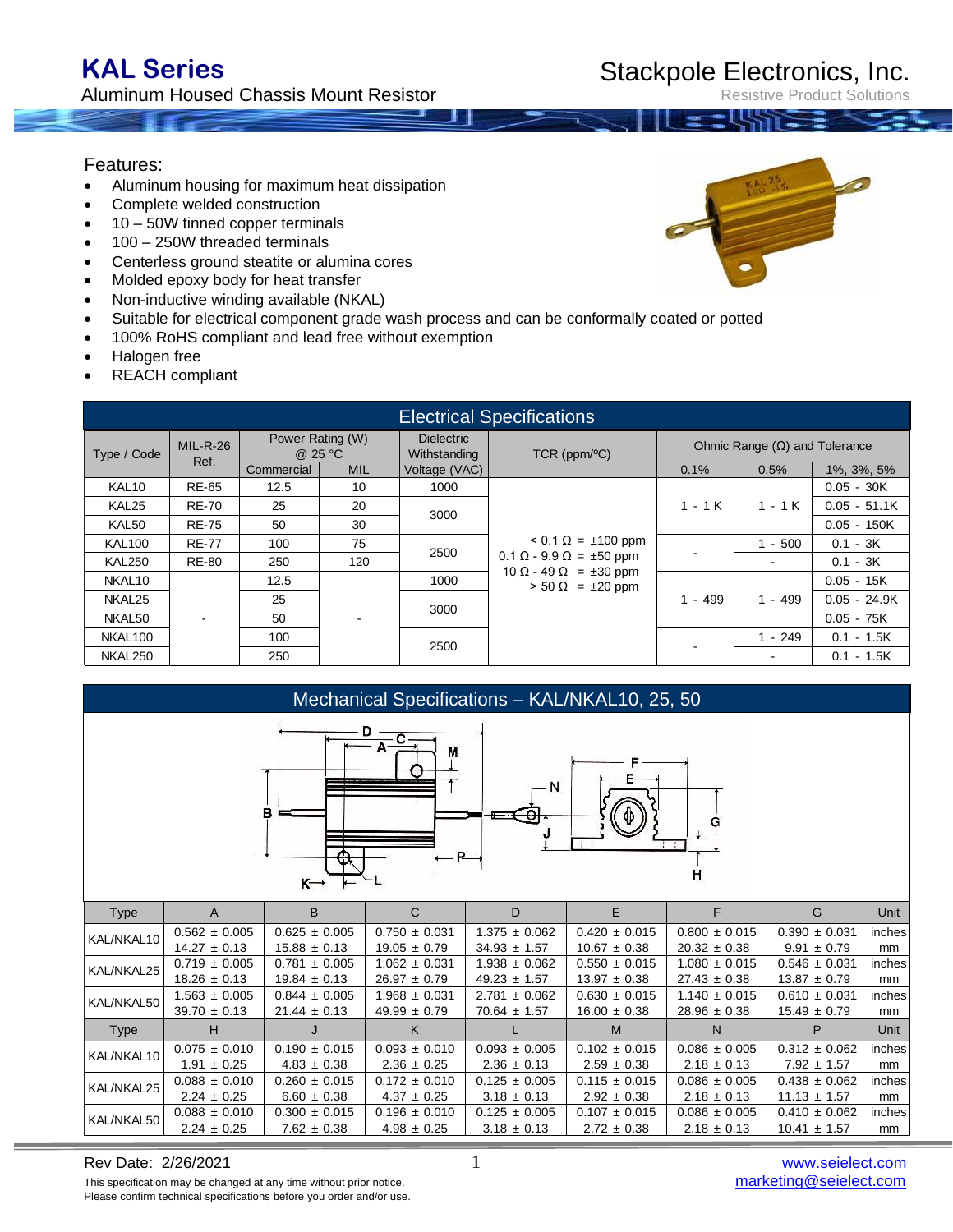Aluminum Housed Chassis Mount Resistor

Resistive Product Solutions

## Mechanical Specifications – KAL/NKAL100





| Type        |                   |                   | С                 | D                 |                   |                   | Unit    |
|-------------|-------------------|-------------------|-------------------|-------------------|-------------------|-------------------|---------|
|             | $2.717 \pm 0.079$ | $2.362 \pm 0.039$ | $3.504 \pm 0.039$ | $5.315 \pm 0.039$ | $1.811 \pm 0.039$ | $2.756 \pm 0.039$ | linches |
|             | $69.00 \pm 2.00$  | $60.00 \pm 1.00$  | $89.00 \pm 1.00$  | $135.00 \pm 1.00$ | $46.00 \pm 1.00$  | $70.00 \pm 1.00$  | mm      |
| KAL/NKAL100 |                   |                   |                   |                   |                   | Unit              |         |
|             | $1.752 \pm 0.039$ | $0.187 \pm 0.031$ | $0.748 \pm 0.020$ | $0.197 \pm 0.012$ | $0.906 \pm 0.079$ | inches            |         |
|             | $44.50 \pm 1.00$  | $4.75 \pm 0.79$   | $19.00 \pm 0.50$  | $5.00 \pm 0.30$   | $23.00 \pm 2.00$  | mm                |         |



| <b>Performance Characteristics</b> |                                                                                         |                                          |  |  |  |
|------------------------------------|-----------------------------------------------------------------------------------------|------------------------------------------|--|--|--|
| Test                               | <b>Test Condition</b>                                                                   | Result                                   |  |  |  |
| Short Time Overload                | 5 X wattage rating - 5 seconds                                                          | $\Delta$ R ± (0.5% + 0.05 $\Omega$ ) MAX |  |  |  |
| Moisture Resistance                | Temp 40°C moisture 95% CDC 100V for 500 hours                                           | $\Delta$ R ± (0.5% + 0.05 $\Omega$ ) MAX |  |  |  |
| Load Life                          | Load rating (chasis is mounted)<br>1.5 hours ON, 0.5 hours OFF. Repeated for 1000 hours | $\Delta$ R ± (1.5% + 0.05 Ω) MAX         |  |  |  |

Operating temperature range is -55°C to +275°C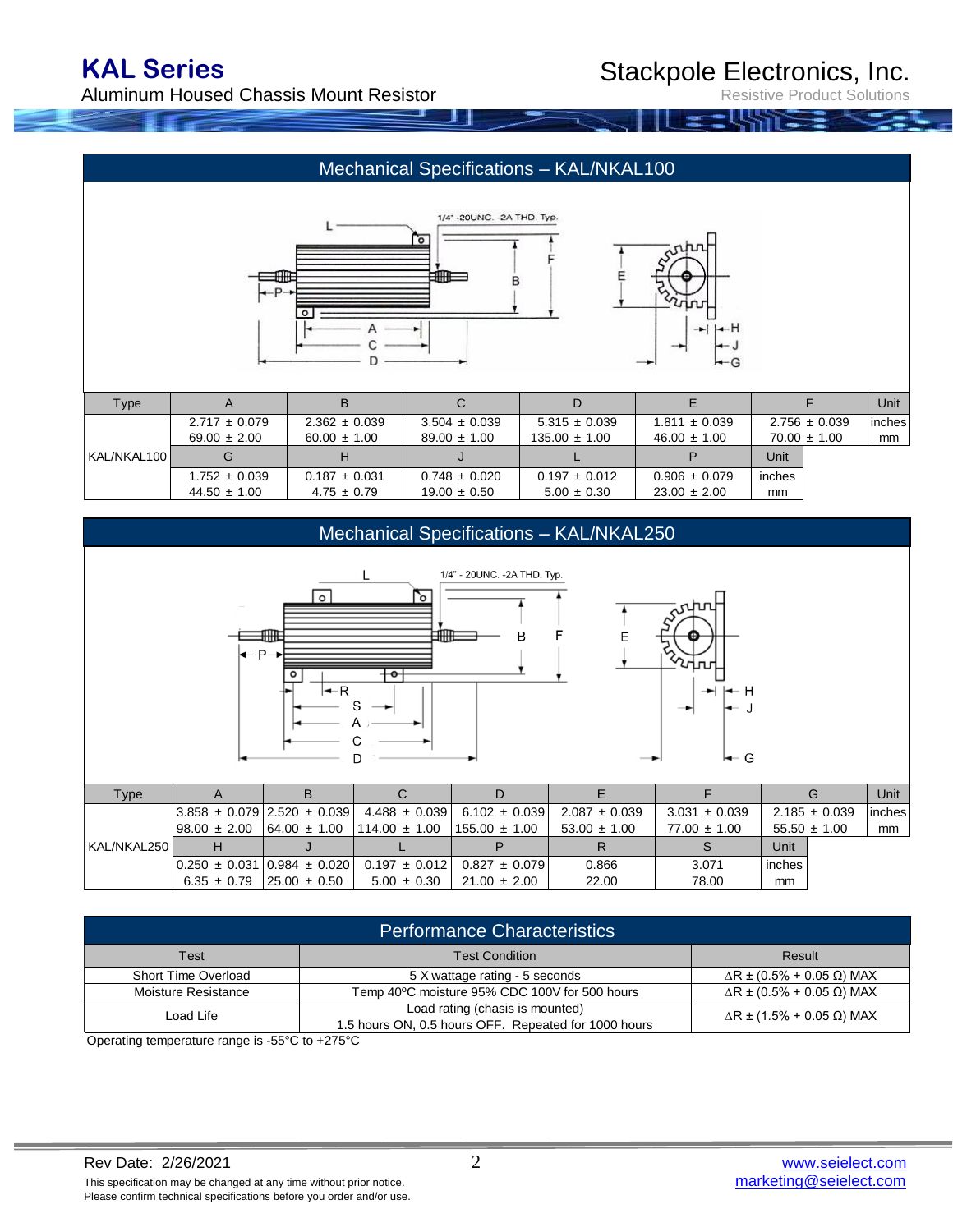Aluminum Housed Chassis Mount Resistor

Resistive Product Solutions

### Power Derating Curve:



Note: This curve assumes the part is mounted on a properly sized heat sink.

| <b>Type</b>       | <b>Recommended Heat Sink Parameters</b> |
|-------------------|-----------------------------------------|
| KAL <sub>10</sub> | 130 sq inch surface area, 0.040" thick  |
| KAL <sub>25</sub> | 166 sq inch surface area, 0.040" thick  |
| KAL <sub>50</sub> | 286 sq inch surface area, 0.060" thick  |
| <b>KAL100</b>     | 295 sq inch surface area, 0.125" thick  |
| <b>KAL250</b>     |                                         |

### Recommended Solder Profile

This information is intended as a reference for solder profiles for Stackpole resistive components. These profiles should be compatible with most soldering processes. These are only recommendations. Actual numbers will depend on board density, geometry, packages used, etc., especially those cells labeled with "\*".

### 100% Matte Tin / RoHS Compliant Terminations

Soldering iron recommended temperatures: 330°C to 350°C with minimum duration. Maximum number of reflow cycles: 3.

| <b>Wave Soldering</b>    |                 |                 |                 |  |  |  |
|--------------------------|-----------------|-----------------|-----------------|--|--|--|
| Description              | Maximum         | Recommended     | Minimum         |  |  |  |
| <b>Preheat Time</b>      | 80 seconds      | 70 seconds      | 60 seconds      |  |  |  |
| <b>Temperature Diff.</b> | 140°C           | $120^{\circ}$ C | $100^{\circ}$ C |  |  |  |
| Solder Temp.             | $260^{\circ}$ C | $250^{\circ}$ C | $240^{\circ}$ C |  |  |  |
| Dwell Time at Max.       | 10 seconds      | 5 seconds       |                 |  |  |  |
| Ramp DN (°C/sec)         | N/A             | N/A             | N/A             |  |  |  |

Temperature Diff. = Defference between final preheat stage and soldering stage.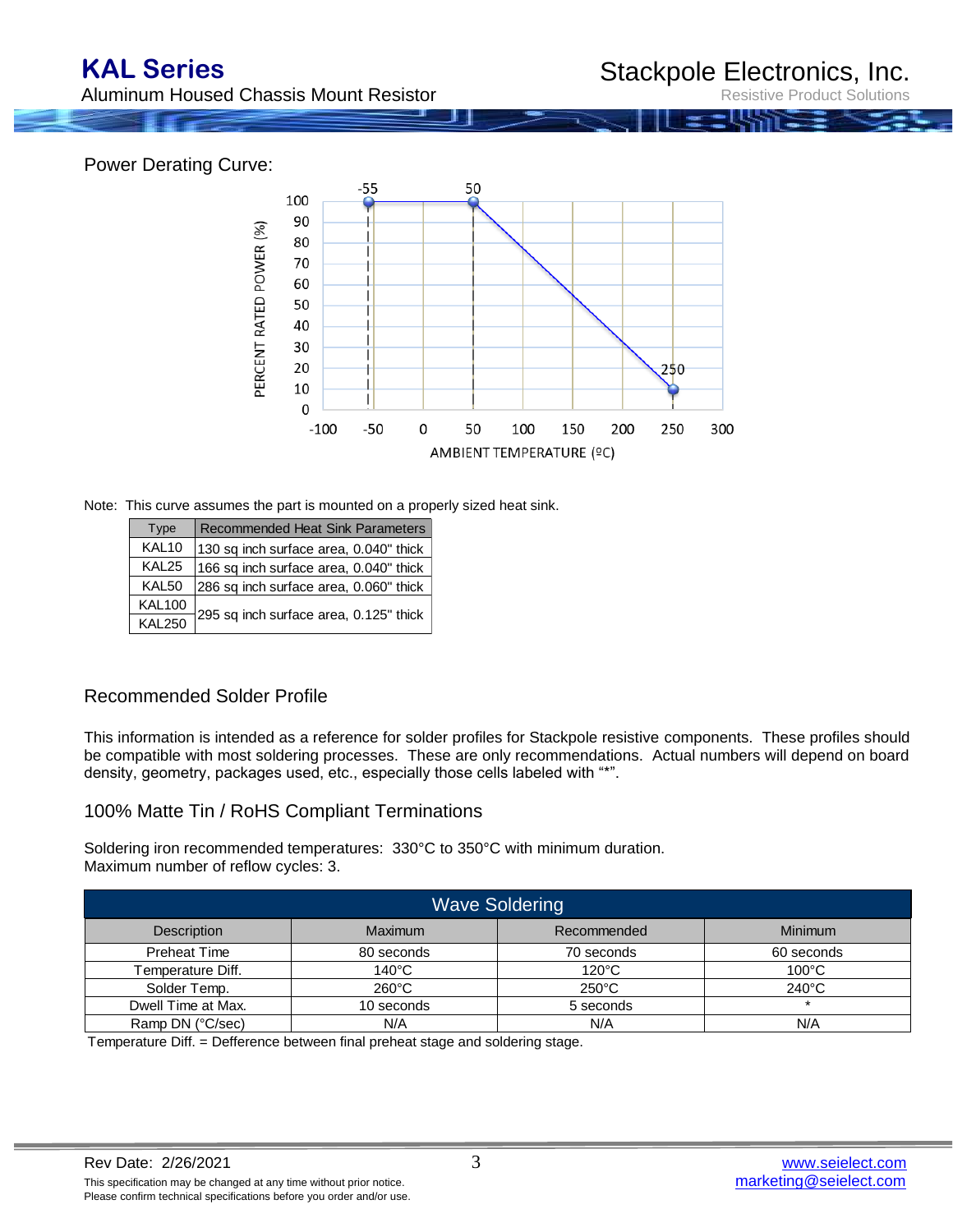## **KAL Series**

Aluminum Housed Chassis Mount Resistor

Resistive Product Solutions

| <b>Convection IR Reflow</b>  |                   |                   |                |  |  |  |
|------------------------------|-------------------|-------------------|----------------|--|--|--|
| Description                  | <b>Maximum</b>    | Recommended       | <b>Minimum</b> |  |  |  |
| Ramp Up (°C/sec)             | $3^{\circ}$ C/sec | $2^{\circ}$ C/sec | $\star$        |  |  |  |
| Dwell Time $> 217^{\circ}$ C | 150 seconds       | 90 seconds        | 60 seconds     |  |  |  |
| Solder Temp.                 | $260^{\circ}$ C   | $245^{\circ}$ C   | $\star$        |  |  |  |
| Dwell Time at Max.           | 30 seconds        | 15 seconds        | 10 seconds     |  |  |  |
| Ramp DN (°C/sec)             | 6°C/sec           | 3°C/sec           |                |  |  |  |



## RoHS Compliance

Stackpole Electronics has joined the worldwide effort to reduce the amount of lead in electronic components and to meet the various regulatory requirements now prevalent, such as the European Union's directive regarding "Restrictions on Hazardous Substances" (RoHS 3). As part of this ongoing program, we periodically update this document with the status regarding the availability of our compliant components. All our standard part numbers are compliant to EU Directive 2011/65/EU of the European Parliament as amended by Directive (EU) 2015/863/EU as regards the list of restricted substances.

| <b>RoHS Compliance Status</b>               |                                                                                                   |                                         |                                                       |                                      |                                                          |                                                       |  |  |
|---------------------------------------------|---------------------------------------------------------------------------------------------------|-----------------------------------------|-------------------------------------------------------|--------------------------------------|----------------------------------------------------------|-------------------------------------------------------|--|--|
| Standard<br><b>Product</b><br><b>Series</b> | <b>Description</b>                                                                                | Package /<br><b>Termination</b><br>Type | Standard<br><b>Series</b><br><b>RoHS</b><br>Compliant | Lead-Free Termination<br>Composition | Lead-Free<br>Mfg. Effective Date<br>(Std Product Series) | Lead-Free<br><b>Effective Date</b><br>Code<br>(YY/WW) |  |  |
| KAL                                         | Aluminum Housed Surface Mount Resistor<br>General Purpose/Precision<br><b>High Power Resistor</b> | Special                                 | <b>YES</b>                                            | 100% Matte Sn                        | Jan-06                                                   | 06/01                                                 |  |  |

### "Conflict Metals" Commitment

We at Stackpole Electronics, Inc. are joined with our industry in opposing the use of metals mined in the "conflict region" of the eastern Democratic Republic of the Congo (DRC) in our products. Recognizing that the supply chain for metals used in the electronics industry is very complex, we work closely with our own suppliers to verify to the extent possible that the materials and products we supply do not contain metals sourced from this conflict region. As such, we are in compliance with the requirements of Dodd-Frank Act regarding Conflict Minerals.